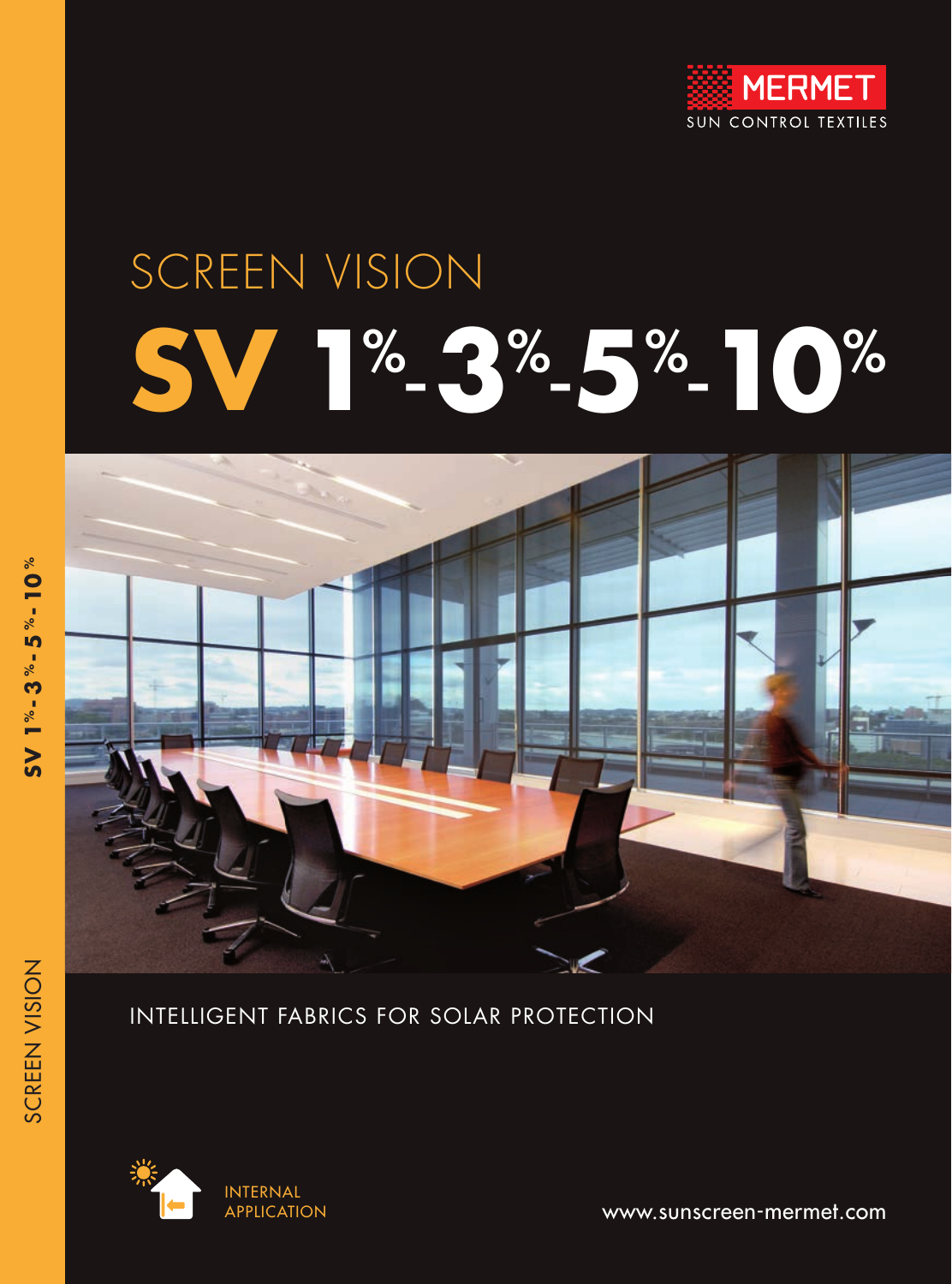## **SV 1%-3%-5%-10%**

## BASKET WEAVE FABRICS TO COMBINE VISUAL COMFORT WITH TRANSPARENCY

**320** CM

LARGE-SIZED WINDOWS OFFERING A SEAMLESS DESIGN

**4** OPENNESS FACTORS TO OPTIMIZE SOLAR PROTECTION ACCORDING THE ORIENTATION OF BUILDING

**EXCELLENT GLARE CONTROL: up to 99% OF LIGHT RAYS** FILTERED (SV 1%), comfort classification 3 (good effect) according to EN 14501 standard

**MAXIMUM TRANSPARENCY** (SV 10%) and **INCOMING OF** NATURAL LIGHT to improve the energy efficiency of buildings

**NITERNAL THERMAL COMFORT:** up to 87% of solar energy rejected (gtot =  $0.13 /$  glazing g =  $0.32$  and U =  $1.1$  W/m<sup>2</sup>K)

■ ECONOMICAL: 3 WIDTHS (200, 250 and 320 CM) to reduce waste when making fabric panels

**DIMENSIONAL STABILITY, DURABILITY** (test of 10.000 cycles, class 3 NF EN 13120), MECHANICAL RESISTANCE: perfect flatness even in large dimensions

■ Health & Safety: conforms to standard requirements for buildings open to the public



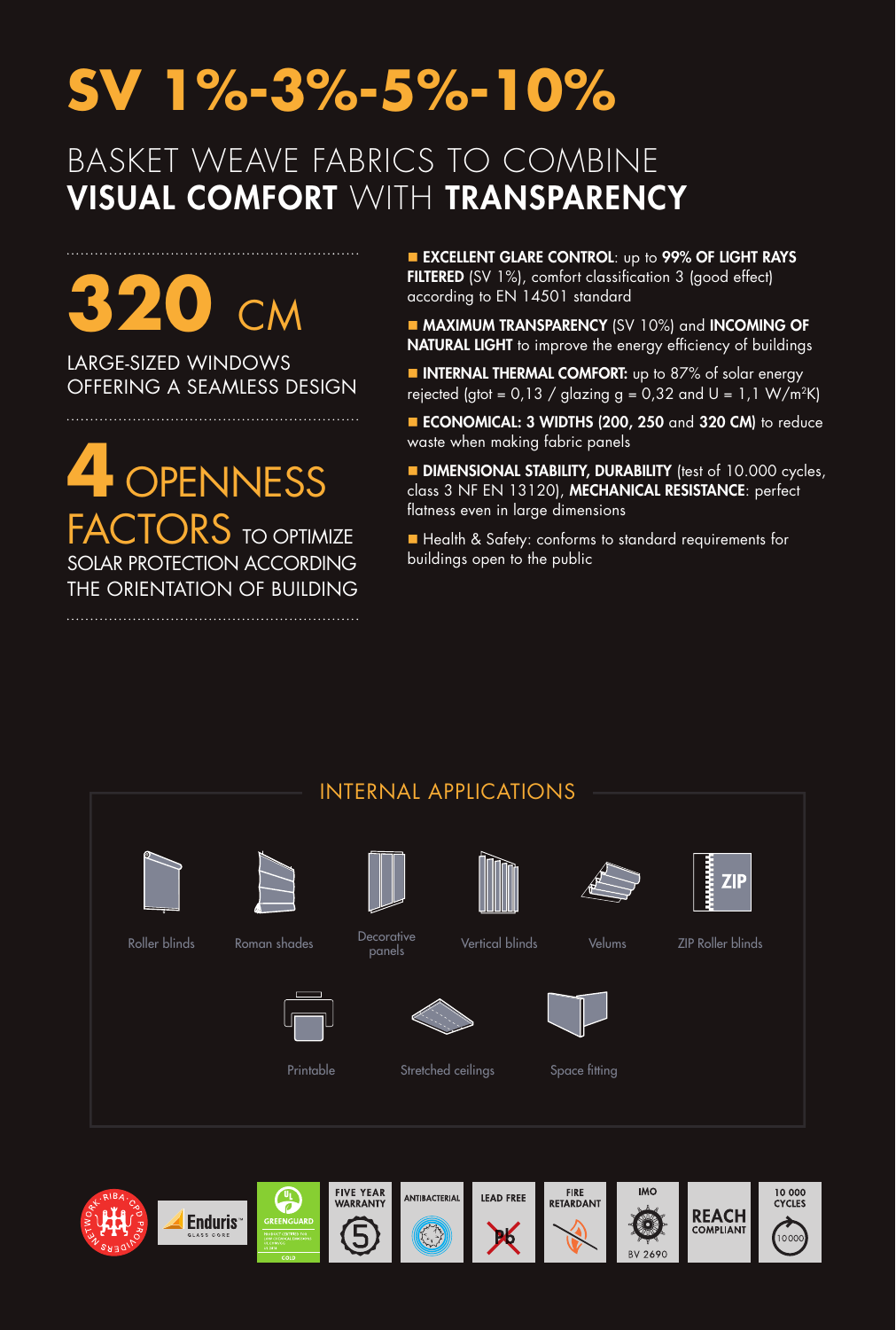|                      |                | <b>Thermal factors</b>     |    |                                      |                                        |                |  |
|----------------------|----------------|----------------------------|----|--------------------------------------|----------------------------------------|----------------|--|
| <b>Colours</b>       | <b>Fabric</b>  |                            |    |                                      | Fabric + Glazing / gtot internal blind |                |  |
|                      | <b>Ts</b>      | As<br>$C: gy = 0.59$<br>Rs |    | $D : gv = 0,32$                      | Tv                                     |                |  |
| <b>SV 1% - OF 1%</b> |                |                            |    |                                      |                                        |                |  |
| 0202 White           | 18             | 70                         | 12 | $0,29$ <b><math>\odot</math></b>     | $0,13$ $\bullet$                       | 17             |  |
| 0220 White Linen     | 19             | 62                         | 19 | $0,32$ <sup><math>\odot</math></sup> | $0,16$ <sup><math>\odot</math></sup>   | 16             |  |
| 0207 White Pearl     | 15             | 57                         | 28 | $0,39$ $\bullet$                     | $0,26$ <b><math>\odot</math></b>       | 13             |  |
| <b>0707 Pearl</b>    | 12             | 37                         | 51 | $0,43$ $\bullet$                     | $0,23$ <sup><math>\odot</math></sup>   | 10             |  |
| 0720 Pearl Linen     | 12             | 42                         | 46 | $0,40$ $\bullet$                     | $0,21$ <sup><math>\odot</math></sup>   | 10             |  |
| 0210 White Sable     | 13             | 56                         | 31 | $0,34$ <sup><math>\odot</math></sup> | $0,18$ <sup><math>\odot</math></sup>   | 10             |  |
| 0102 Grey White      | 8              | 33                         | 59 | $0,45$ $\bullet$                     | $0,25$ <sup><math>\odot</math></sup>   | 4              |  |
| 0101 Grey            | $\overline{7}$ | 20                         | 73 | $0,50$ O                             | $0,29$ <sup><math>\odot</math></sup>   | $\pmb{4}$      |  |
| 0110 Grey Sable      | 6              | 24                         | 70 | $0,48$ $\bullet$                     | $0,27$ <sup><math>\odot</math></sup>   | 3              |  |
| 3006 Charcoal Bronze | $\mathbf{1}$   | 6                          | 93 | $0,56$ $\bullet$                     | $0,30$ <sup><math>\odot</math></sup>   | $\mathbf 2$    |  |
| 3030 Charcoal        | $\overline{2}$ | 5                          | 93 | $0,56$ $\bullet$                     | $0,31$ <sup><math>\odot</math></sup>   | $\mathbf 2$    |  |
| 3001 Charcoal Grey   | $\mathbf{1}$   | 9                          | 90 | $0,54$ O                             | $0,30$ <sup><math>\odot</math></sup>   | I.             |  |
| SV 3% - OF 3%        |                |                            |    |                                      |                                        |                |  |
| 0220 White Linen     | 21             | 62                         | 17 | $0,31$ <sup><math>\odot</math></sup> | $0,15$ <sup><math>\odot</math></sup>   | 18             |  |
| 0202 White           | 18             | 70                         | 12 | $0,28$ <sup><math>\odot</math></sup> | $0,13$ $\Theta$                        | 17             |  |
| 0207 White Pearl     | 19             | 58                         | 23 | $0,38$ $\bullet$                     | $0,26$ <sup><math>\odot</math></sup>   | 17             |  |
| 0720 Pearl Linen     | 16             | 40                         | 44 | $0.41$ 0                             | $0,21$ <sup><math>\odot</math></sup>   | 14             |  |
| 0210 White Sable     | 16             | 57                         | 27 | $0,34$ <sup><math>\odot</math></sup> | $0,17$ $\odot$                         | 13             |  |
| 0707 Pearl           | 13             | 37                         | 50 | $0,44$ $\bullet$                     | $0,23$ <sup><math>\odot</math></sup>   | 11             |  |
| 0102 Grey White      | 10             | 30                         | 60 | $0,47$ $\bullet$                     | $0,25$ $\odot$                         | $\overline{7}$ |  |
| <b>0101</b> Grey     | 9              | 20                         | 71 | $0,51$ O                             | $0,28$ <sup><math>\odot</math></sup>   | 5              |  |
| 0110 Grey Sable      | 8              | 23                         | 69 | $0,49$ $\bullet$                     | $0,28$ <sup><math>\odot</math></sup>   | 4              |  |
| 3001 Charcoal Grey   | 3              | 8                          | 89 | $0,54$ O                             | $0,31$ <sup><math>\odot</math></sup>   | 3              |  |
| 3006 Charcoal Bronze | $\overline{2}$ | 6                          | 92 | $0,55$ O                             | $0,31$ <b><math>\odot</math></b>       | $\mathbf 2$    |  |
| 3030 Charcoal        | $\overline{2}$ | 5                          | 93 | $0,55$ O                             | $0,32$ <sup><math>\odot</math></sup>   | $\mathbf 2$    |  |

These product's technical data are in conformity with this brochure as of the date of publication. MERMET SAS reserves the right to change the technical data; only those provided on the company's website www.sunscreen-mermet. com shall be deemed to be authentic. Where applicable, MERMET SAS also reserves the right to withdraw these products from sale should any of the technical properties or characteristics set out opposite prove to be inadequate or rendered impossible as a result of a change in regulations or in knowledge or understanding.

#### THERMAL AND OPTICAL FACTORS in the European standard EN 14501

|                      |                  | <b>Optical factors</b> |    |                                        |                                      |                 |  |
|----------------------|------------------|------------------------|----|----------------------------------------|--------------------------------------|-----------------|--|
| <b>Colours</b>       | <b>Fabric</b>    |                        |    | Fabric + Glazing / gtot internal blind |                                      |                 |  |
|                      | $\overline{1}$ s | Rs<br>As               |    | $C: gy = 0.59$                         | $D : gv = 0,32$                      | Tv              |  |
| SV 5% - OF 5%        |                  |                        |    |                                        |                                      |                 |  |
| 0202 White           | 24               | 65                     | 11 | $0,30$ <sup><math>\odot</math></sup>   | $0,15$ <sup><math>\odot</math></sup> | 23              |  |
| 0220 White Linen     | 23               | 58                     | 19 | $0,34$ <sup><math>\odot</math></sup>   | $0,17$ $\odot$                       | 21              |  |
| 0207 White Pearl     | 20               | 50                     | 30 | $0,38$ O                               | $0,19$ <b><math>\odot</math></b>     | 18              |  |
| 0720 Pearl Linen     | 20               | 39                     | 41 | $0,42$ $\bullet$                       | $0.23$ <b><math>\odot</math></b>     | 17              |  |
| <b>0707 Pearl</b>    | 17               | 34                     | 49 | $0,44$ $\bullet$                       | $0,24$ <sup><math>\odot</math></sup> | 15              |  |
| 0210 White Sable     | 19               | 50                     | 31 | $0,38$ $\bullet$                       | $0,20$ $\odot$                       | 15              |  |
| 0102 Grey White      | 14               | 35                     | 51 | $0,45$ $\bullet$                       | $0,24$ <sup><math>\odot</math></sup> | $\overline{11}$ |  |
| 0101 Grey            | 13               | 19                     | 68 | $0,52$ O                               | $0,28$ $\bullet$                     | 10              |  |
| 0110 Grey Sable      | 13               | 25                     | 62 | $0,49$ $\bullet$                       | $0,28$ <sup><math>\odot</math></sup> | 9               |  |
| 3001 Charcoal Grey   | $\overline{7}$   | 10                     | 83 | $0,55$ O                               | $0,30$ <sup><math>\odot</math></sup> | $\overline{7}$  |  |
| 3006 Charcoal Bronze | $\overline{7}$   | 6                      | 87 | $0,56$ O                               | $0,31$ <sup><math>\odot</math></sup> | $\overline{7}$  |  |
| 3030 Charcoal        | $\overline{7}$   | 5                      | 88 | $0,56$ $\bullet$                       | $0,31$ <b><math>\odot</math></b>     | $\overline{7}$  |  |
| SV 10% - OF 10%      |                  |                        |    |                                        |                                      |                 |  |
| 0202 White           | 28               | 62                     | 10 | $0,32$ <sup><math>\odot</math></sup>   | $0,16$ $\Theta$                      | 27              |  |
| 0220 White Linen     | 27               | 56                     | 17 | $0,36$ $\bullet$                       | $0,18$ <sup><math>\odot</math></sup> | 25              |  |
| 0207 White Pearl     | 25               | 50                     | 25 | $0,38$ $\bullet$                       | $0,19$ <b><math>\odot</math></b>     | 22              |  |
| 0210 White Sable     | 24               | 49                     | 27 | $0,39$ O                               | $0,20$ $\odot$                       | 21              |  |
| 0720 Pearl Linen     | 24               | 37                     | 39 | $0,43$ $\bullet$                       | $0,23$ <b><math>\odot</math></b>     | 21              |  |
| <b>0707 Pearl</b>    | 21               | 33                     | 46 | $0,45$ $\bullet$                       | $0,24$ <sup><math>\odot</math></sup> | 19              |  |
| 0102 Grey White      | 19               | 31                     | 50 | $0,47$ $\bullet$                       | $0,25$ $\bullet$                     | 16              |  |
| 0110 Grey Sable      | 17               | 23                     | 60 | $0,49$ $\bullet$                       | $0,27$ <sup><math>\odot</math></sup> | 14              |  |
| 0101 Grey            | 17               | 18                     | 65 | $0,52$ O                               | $0,28$ $\bullet$                     | 14              |  |
| 3006 Charcoal Bronze | 12               | 6                      | 82 | $0,55$ O                               | $0,32$ <sup><math>\odot</math></sup> | 12              |  |
| 3001 Charcoal Grey   | 11               | 9                      | 80 | $0,54$ O                               | $0,31$ <sup><math>\odot</math></sup> | 10              |  |
| 3030 Charcoal        | 10               | 5                      | 85 | $0,56$ $\bullet$                       | $0,31$ <sup><math>\odot</math></sup> | 10              |  |

|                                                                                     | <b>SV 1%</b>                                                                                                                                                                                                                                                                       |                                   | <b>SV 3%</b>                   |           | <b>SV 5%</b>                                                           |                                                                                                                                                                                                                                                                                                                                                      | <b>SV 10%</b>                  |           |  |  |  |
|-------------------------------------------------------------------------------------|------------------------------------------------------------------------------------------------------------------------------------------------------------------------------------------------------------------------------------------------------------------------------------|-----------------------------------|--------------------------------|-----------|------------------------------------------------------------------------|------------------------------------------------------------------------------------------------------------------------------------------------------------------------------------------------------------------------------------------------------------------------------------------------------------------------------------------------------|--------------------------------|-----------|--|--|--|
| Composition                                                                         | 36% Fibreglass - 64% PVC                                                                                                                                                                                                                                                           |                                   |                                |           |                                                                        | 36% Fibreglass - 64% PVC                                                                                                                                                                                                                                                                                                                             |                                |           |  |  |  |
| Fire, smoke classification<br>and other official test reports*                      | M1 (F) - NFP 92 503<br>FR (US) - NFPA 701<br><b>B1</b> (DE) - DIN 4102-1<br>HHV: $15.7$ MJ/kg<br>BS (GB) - 476 Pt 6 & 7 Class 0 / BS (GB) - 5867<br>$(SV 1\%: 6,44 MJ/m2 - SV 3\%: 6,04 MJ/m2)$<br>Euroclass C-s3-d0 (EU) - EN 13501-1 mounted<br>according to EN 13823 & EN 14716 |                                   |                                |           |                                                                        | M1 (F) - NFP 92 503<br><b>IMO</b> - MED 2014/90/EU ***<br><b>B1</b> (DE) - DIN 4102-1<br>FR $(US)$ - NFPA $701$<br>BS (GB) - 476 Pt 6 & 7 Class 0 / BS (GB) - 5867<br><b>HHV:</b> 15,7 MJ/kg<br>Euroclass C-s3-d0 (EU) - EN 13501-1 mounted<br>(SV 5%: 5,89 MJ/m <sup>2</sup> - SV 10%: 5,49 MJ/m <sup>2</sup> )<br>according to EN 13823 & EN 14716 |                                |           |  |  |  |
| Health, safety                                                                      | Greenguard® GOLD: Guarantee of indoor air quality (VOC)<br>Antibacterial: More than 99% of bacteria destroyeds - ASTM E 2180                                                                                                                                                       |                                   |                                |           |                                                                        | Greenguard® GOLD: Guarantee of indoor air quality (VOC)<br>Antibacterial: More than 99% of bacteria destroyed - ASTM E 2180                                                                                                                                                                                                                          |                                |           |  |  |  |
| <b>Openness factor</b>                                                              | $1\%$                                                                                                                                                                                                                                                                              |                                   | 3%                             |           | 5%                                                                     |                                                                                                                                                                                                                                                                                                                                                      | 10%                            |           |  |  |  |
| UV screen                                                                           | Up to 99%                                                                                                                                                                                                                                                                          |                                   | Up to 98%                      |           | Up to 94%                                                              |                                                                                                                                                                                                                                                                                                                                                      | Up to 90%                      |           |  |  |  |
| Widths                                                                              | 200 - 250 - 320 cm                                                                                                                                                                                                                                                                 |                                   |                                |           |                                                                        | 200 - 250 - 320 cm                                                                                                                                                                                                                                                                                                                                   |                                |           |  |  |  |
| Weight/m <sup>2</sup>                                                               | $410 g \pm 5\%$ - ISO 2286 - 2                                                                                                                                                                                                                                                     |                                   | $385 g \pm 5\%$ - ISO 2286 - 2 |           | $375 g \pm 5\%$ - ISO 2286 - 2                                         |                                                                                                                                                                                                                                                                                                                                                      | $350 g \pm 5\%$ - ISO 2286 - 2 |           |  |  |  |
| <b>Thickness</b>                                                                    |                                                                                                                                                                                                                                                                                    | $0.48$ mm $\pm$ 5% - ISO 2286 - 3 |                                |           | $0,42$ mm $\pm$ 5% - ISO 2286 - 3<br>$0,45$ mm $\pm$ 5% - ISO 2286 - 3 |                                                                                                                                                                                                                                                                                                                                                      |                                |           |  |  |  |
| <b>Colour Fasteness to light (scale of 8)</b>                                       | 7/8 - ISO 105 B02 (white not graded)                                                                                                                                                                                                                                               |                                   |                                |           | 7/8 - ISO 105 B02 (white not graded)                                   |                                                                                                                                                                                                                                                                                                                                                      |                                |           |  |  |  |
| <b>Mechanical resistance</b>                                                        | <b>Warp</b>                                                                                                                                                                                                                                                                        | Weft                              | <b>Warp</b>                    | Weft      | Warp                                                                   | Weft                                                                                                                                                                                                                                                                                                                                                 | <b>Warp</b>                    | Weft      |  |  |  |
| Breaking $\frac{d}{dN}{5}$ cm $\frac{1}{5}$ - ISO 1421                              | >160                                                                                                                                                                                                                                                                               | >130                              | >180                           | >100      | > 130                                                                  | > 130                                                                                                                                                                                                                                                                                                                                                | >140                           | >110      |  |  |  |
| Tear (daN) - EN 1875-3                                                              | $\geq 5$                                                                                                                                                                                                                                                                           | $\geq 3$                          | $\geq 5$                       | $\geq 3$  | $\geq 4$                                                               | $\geq 4$                                                                                                                                                                                                                                                                                                                                             | $\geq 5$                       | $\geq 3$  |  |  |  |
| Folding $\frac{\text{d}}{\text{d}} N/5$ cm $\frac{\text{d}}{\text{d}}$ - ISO 1421** | $\geq 70$                                                                                                                                                                                                                                                                          | $\geq 70$                         | $\geq 70$                      | $\geq 70$ | $\geq 50$                                                              | $\geq 50$                                                                                                                                                                                                                                                                                                                                            | $\geq 50$                      | $\geq 40$ |  |  |  |
| <b>Elongation</b> (warp and weft)                                                   |                                                                                                                                                                                                                                                                                    | $< 5\% - ISO 1421$                |                                |           | $< 5\% - ISO 1421$                                                     |                                                                                                                                                                                                                                                                                                                                                      |                                |           |  |  |  |
| Packaging                                                                           |                                                                                                                                                                                                                                                                                    | Rolls of 33 Im                    |                                |           | Rolls of 33 Im                                                         |                                                                                                                                                                                                                                                                                                                                                      |                                |           |  |  |  |
| Making up                                                                           |                                                                                                                                                                                                                                                                                    | Advice note on request            |                                |           | Advice note on request                                                 |                                                                                                                                                                                                                                                                                                                                                      |                                |           |  |  |  |

gv = 0,59: Solar factor of standard glazing (C), low-emission 4/16/4 double glazing filled with Argon (U value thermal transmittance = 1,2 W/m²K). gv = 0,32: Solar factor of standard glazing (D), reflecting low-emission 4/16/4 double glazing filled with Argon (U value thermal transmittance = 1,1 W/m2K). \_\_\_\_\_\_\_\_\_\_\_\_\_\_\_\_\_\_\_\_\_\_\_\_\_\_\_<br>Comfort classification according to \* Reports available on request, please contact Mermet

\*\* Internal procedure derived from ISO 1421 standard

\*\*\* SV 10% only

### TECHNICAL DATA

Samples tested according to EN 14500 standard defining the measurements and calculation methods as specified in the standard EN 13363-2 "Solar protection devices combined with glazing calculation of solar and light transmittance - part 2: EN 13363-2 detailed method" and EN 410 "Glass in building - Determination of

. . . . . . . . . . . . . . . . . . .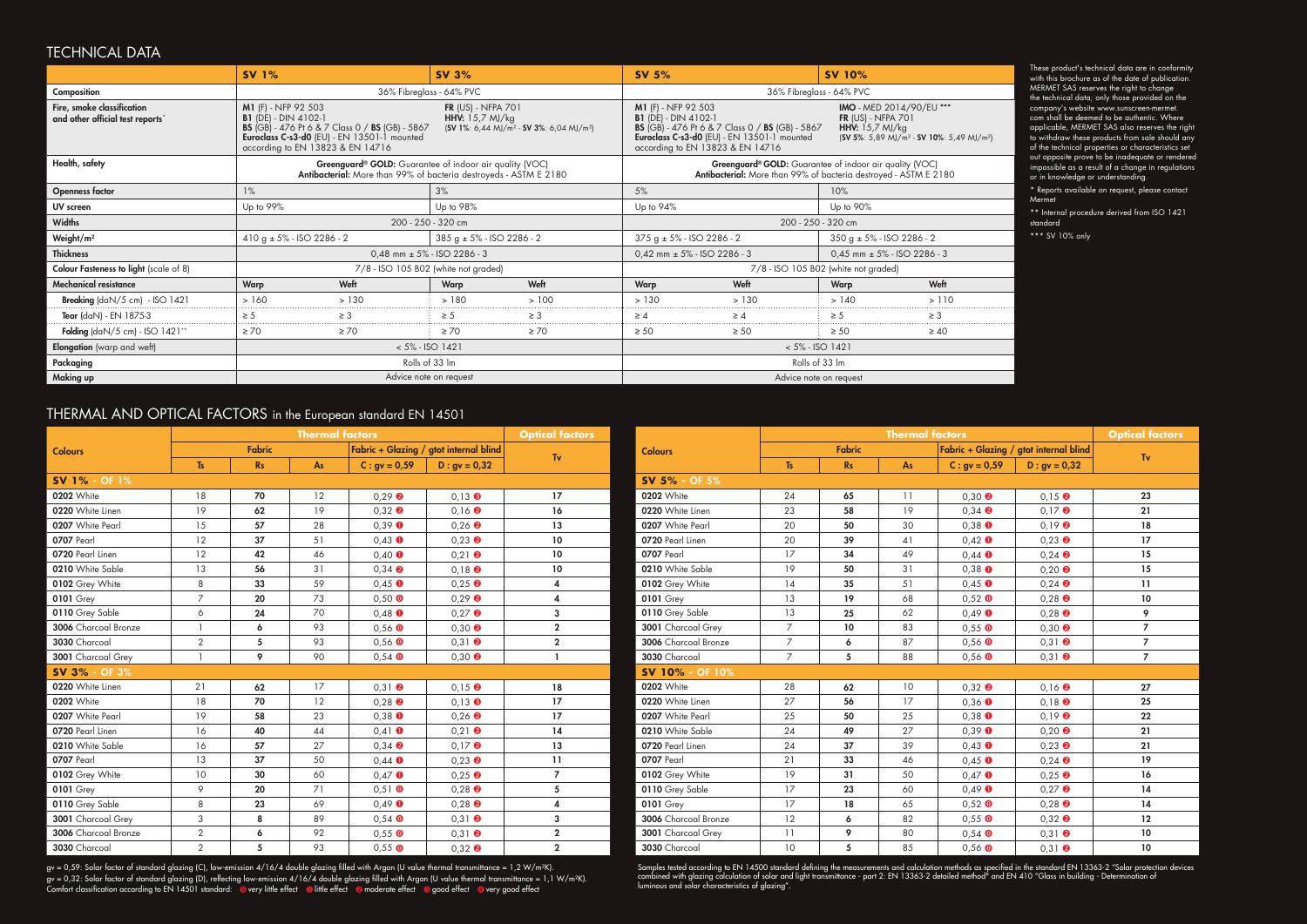0207

|      | ÷ |
|------|---|
|      |   |
|      |   |
| 0202 |   |
|      |   |
|      |   |
|      |   |
|      |   |
|      |   |
|      |   |
| 0220 |   |
|      |   |
|      |   |
|      |   |
|      |   |
|      |   |
|      |   |
| 0210 |   |
|      |   |
|      |   |
|      |   |
|      |   |
|      |   |
|      | ö |
| 0720 | ü |
|      | ı |
|      | ٠ |
|      |   |
|      |   |
|      |   |
|      |   |
| 0110 |   |
|      |   |
|      |   |
|      |   |
|      |   |
|      |   |
|      |   |
|      |   |
| 3006 |   |
|      |   |
|      |   |
|      |   |

## SERVICE <sup>O</sup>

■ Calculation of solar factor gtot (glazing + blind)

**n** Spectral values and thermal & optical factors available on request

 $\blacksquare$  Specification sheet

A4 samples and prototypes

**n** Training on fabrics functionality

SV 5%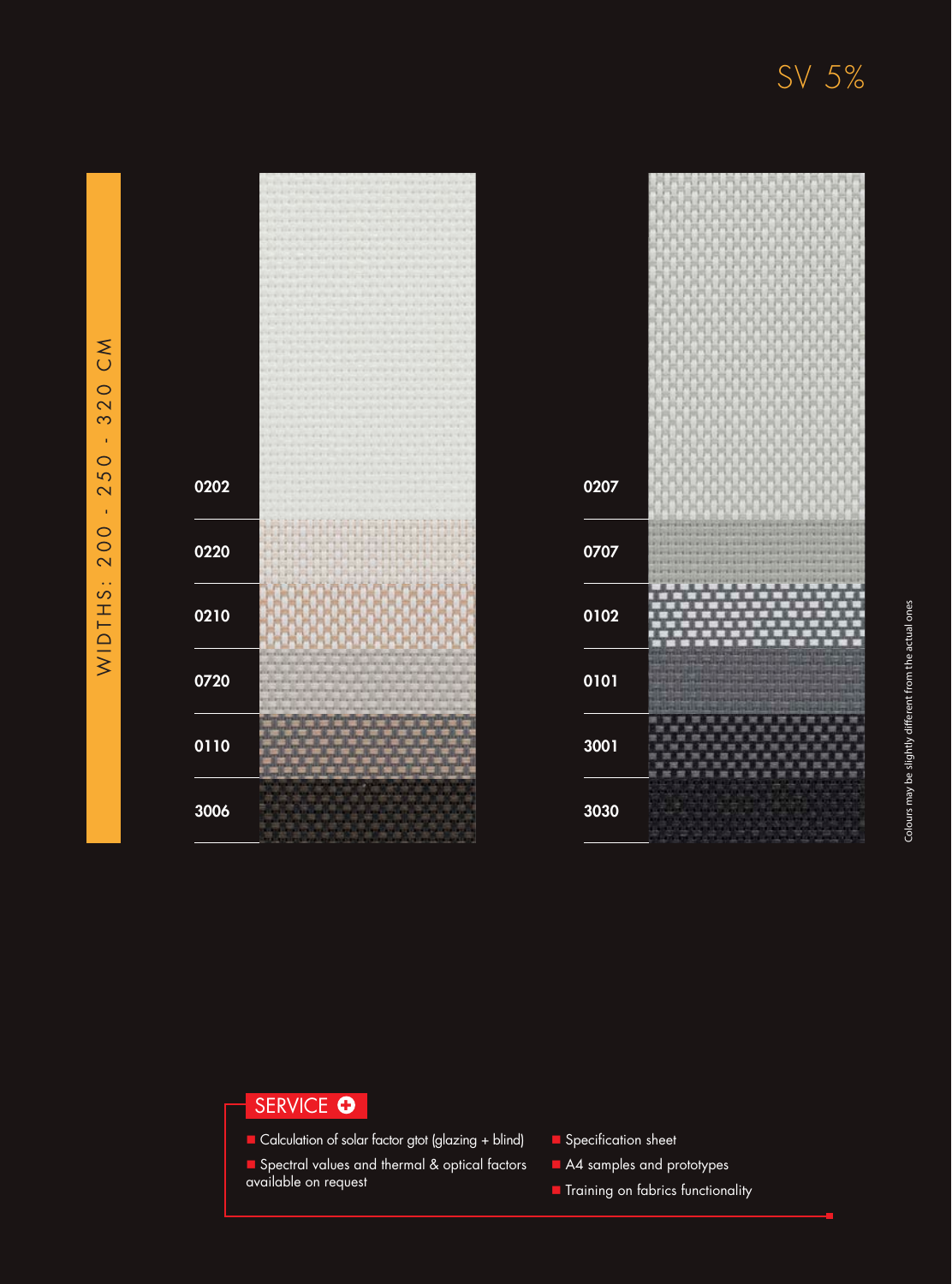| <b>SV 1%</b><br>3001  | 胃、胃                                                            |               |           |                            |                                                             |             |                       |                                              |               |                                 | m                       |
|-----------------------|----------------------------------------------------------------|---------------|-----------|----------------------------|-------------------------------------------------------------|-------------|-----------------------|----------------------------------------------|---------------|---------------------------------|-------------------------|
|                       | 「三つ」<br>算工具                                                    |               |           |                            |                                                             | п           | ٠<br>٠<br>٠<br>п      | ▫<br>п                                       | ۰<br>▬        | <b>SEC</b>                      | 言語                      |
|                       | 高田                                                             |               |           |                            |                                                             |             |                       |                                              |               |                                 |                         |
|                       | л<br>n                                                         |               |           |                            |                                                             |             |                       |                                              |               |                                 |                         |
|                       | 冒<br>前三                                                        |               |           |                            |                                                             |             |                       |                                              |               |                                 |                         |
|                       | $\equiv$<br>light in                                           |               |           |                            |                                                             |             |                       |                                              |               |                                 |                         |
|                       | Ξ<br>除影<br>ш                                                   |               |           |                            |                                                             |             |                       |                                              |               |                                 |                         |
|                       | <b>STER</b><br>花三                                              |               |           |                            |                                                             |             |                       |                                              |               |                                 |                         |
|                       | в<br>■ 第<br>眉                                                  |               |           |                            |                                                             |             |                       |                                              |               |                                 |                         |
| SV 3%                 | 机体<br>算算<br>1. 3                                               |               |           |                            |                                                             |             |                       |                                              |               |                                 |                         |
| 3001                  | 黒川県<br>1. 其. 度. 费                                              |               | 潭<br>推    | ×<br>图<br>谓<br>置<br>т<br>国 | ÷<br>m<br>п<br>×                                            | в<br>×<br>÷ | 面                     |                                              |               |                                 | 算算                      |
|                       |                                                                |               |           |                            |                                                             |             |                       |                                              |               |                                 |                         |
|                       | <b>EX SHOP</b>                                                 |               |           |                            |                                                             |             |                       |                                              |               |                                 |                         |
|                       |                                                                |               |           |                            |                                                             |             |                       |                                              |               |                                 |                         |
|                       |                                                                |               |           |                            |                                                             |             |                       |                                              |               |                                 | 覀                       |
|                       |                                                                |               |           |                            |                                                             |             |                       |                                              |               |                                 |                         |
|                       |                                                                |               |           |                            |                                                             |             | - -                   |                                              | ▭             |                                 | 霱<br>苹果                 |
|                       | 通道 35.35<br>里                                                  | 面<br>39.35.33 |           | 画面                         | . 第 萬 萬 羅 滿 瀬 滅 瀬 藏 藏 清 瀬 瀬 瀬 瀬 薫 薫 薫 瀬 瀬 藤 越 雅 寛 藤 恵 蔵 瀬 瀬 |             |                       |                                              |               |                                 | ■ 形<br>n n              |
|                       | 百<br>冨                                                         |               |           |                            |                                                             |             |                       |                                              |               |                                 | 軍<br>18                 |
|                       | 63 E<br>草草<br>耳、四                                              |               |           |                            |                                                             |             |                       |                                              |               |                                 | - 18<br><b>SEC</b><br>Ð |
| <b>SV 5%</b><br>3001  | 测温<br>. .<br>高端<br>■ 国 国 国                                     |               |           |                            |                                                             |             | L ST                  | -                                            | ×<br>m<br>-75 | <b>D</b>                        | 雪雷<br>算算算               |
|                       | 世 四 四<br>$\sim$                                                |               |           | $\sim$                     |                                                             |             | $-$<br>$\overline{a}$ | $\overline{\phantom{a}}$<br><b>PERMIT RE</b> |               | THE RAIL THE THE THE THE TALK ! |                         |
|                       | ш<br>m<br>m<br>- 88                                            | ш<br>-        | - 23<br>ю |                            |                                                             |             |                       |                                              |               |                                 |                         |
|                       | í.<br>٠                                                        |               |           |                            |                                                             |             |                       |                                              |               |                                 |                         |
|                       | 11, 302, 302<br>開開開<br>ま調<br>- 10<br>$\equiv$<br>$\equiv$<br>一 |               |           |                            |                                                             |             |                       |                                              |               |                                 | 意题<br>声。                |
|                       | 置<br>1 三<br>笸                                                  |               |           |                            |                                                             |             |                       |                                              |               |                                 |                         |
|                       | 1 期<br>請請加盟<br>ı<br>1. 32. 33                                  |               |           |                            |                                                             |             |                       |                                              |               |                                 | ≕                       |
|                       | <b>106 300 300</b><br>■ 三<br>$=$                               |               |           |                            |                                                             |             |                       |                                              |               |                                 | 開 车                     |
|                       | ま、国<br>罒<br>1 三                                                |               |           |                            |                                                             |             |                       |                                              |               |                                 |                         |
| <b>SV 10%</b><br>3001 | 三三<br>1. 营<br>■ 置 置<br>1. 三                                    |               |           |                            |                                                             |             |                       | ٠                                            | ۰             |                                 | 一                       |

'n ÷ × Ή ٣ 'n r.

н Ħ Ή ÷, B

ь × 'n Ë

第7章 演 'n × ٠ ٠ 'n ÷ ÷ ٠

Ë